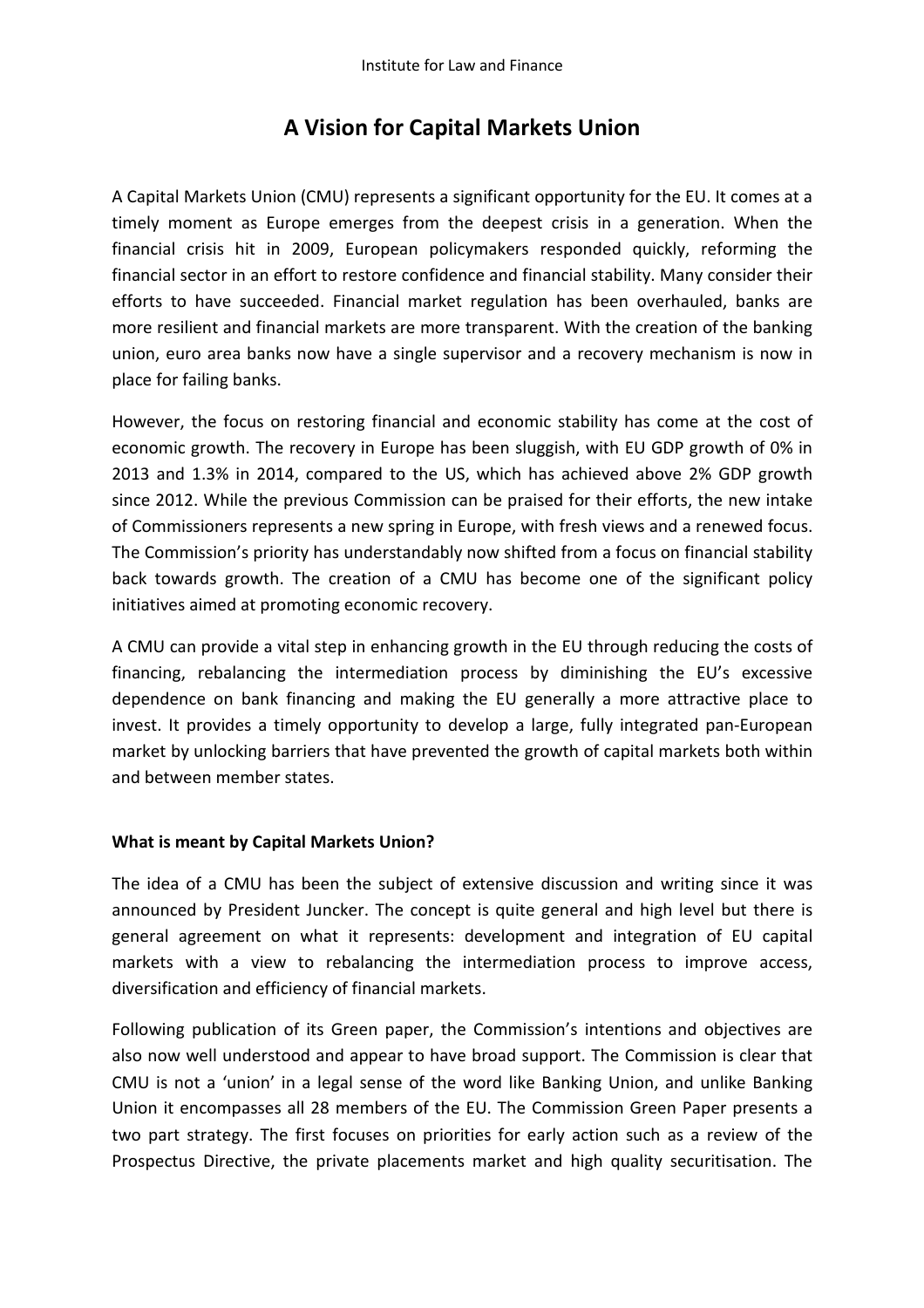second part of the strategy focuses on more fundamental long term considerations impacting the development of the markets as a whole.

# **Why is a Capital Markets Union in Europe important?**

The need to expand the role of capital markets has been highlighted in many forums:

- Financial intermediation in the EU remains concentrated and heavily dependent on the banking sector. It is estimated that between 70-80% of all intermediation in the EU is undertaken by the banking sector and the balance through the capital markets. In the US the ratios are virtually the reverse.
- Capital markets are better positioned in certain areas than banks to meet the critical needs of the EU:
	- o Infrastructure finance: Investment in infrastructure is one of EU's principal priorities. In the current interest rate environment infrastructure investment can have high returns and provide an important economic stimulus. Infrastructure finance requires long term financing which has been historically provided by the banking sector. Recent regulation (for example the Net Stable Funding Ratio) has made such financing unattractive to banks. Project bonds provide a source of attractive long term financing.
	- o Financing of growth companies: SMEs financing has been traditionally undertaken by banks. While this may be appropriate for most SME's a more limited group of perhaps 5-8% of businesses of all sizes have strong ambitions to grow and are also the principal source of jobs creation. For these companies capital markets financing providing equity and early stage investments are the key to their growth.
- Capital markets can indirectly support bank lending. Banks can reduce their risk profiles and meet the needs of their clients more effectively through securitising parts of their portfolios and selling these to institutional investors interested in these assets. This enables banks to free up their balance sheets and focus on activities best suited to bank finance e.g. SME lending and export finance.
- Capital markets on a pan European basis provide venture capital markets better risk diversification given the smaller number of available deals. In contrast bank lending to SME's markets are adequately diversified at a national level.
- Capital markets provide risk management tools that are important for the real economy, notably exports and infrastructural finance.
- A strong capital market can help disperse risk more effectively in the financial markets and enhance stability and resilience of the EU financial markets.

Capital markets are therefore a very important incremental source of funding and, equally importantly, they can provide funding that is not available through banks but which is critical to growth and employment creation. Unlike banks, capital markets provide a broad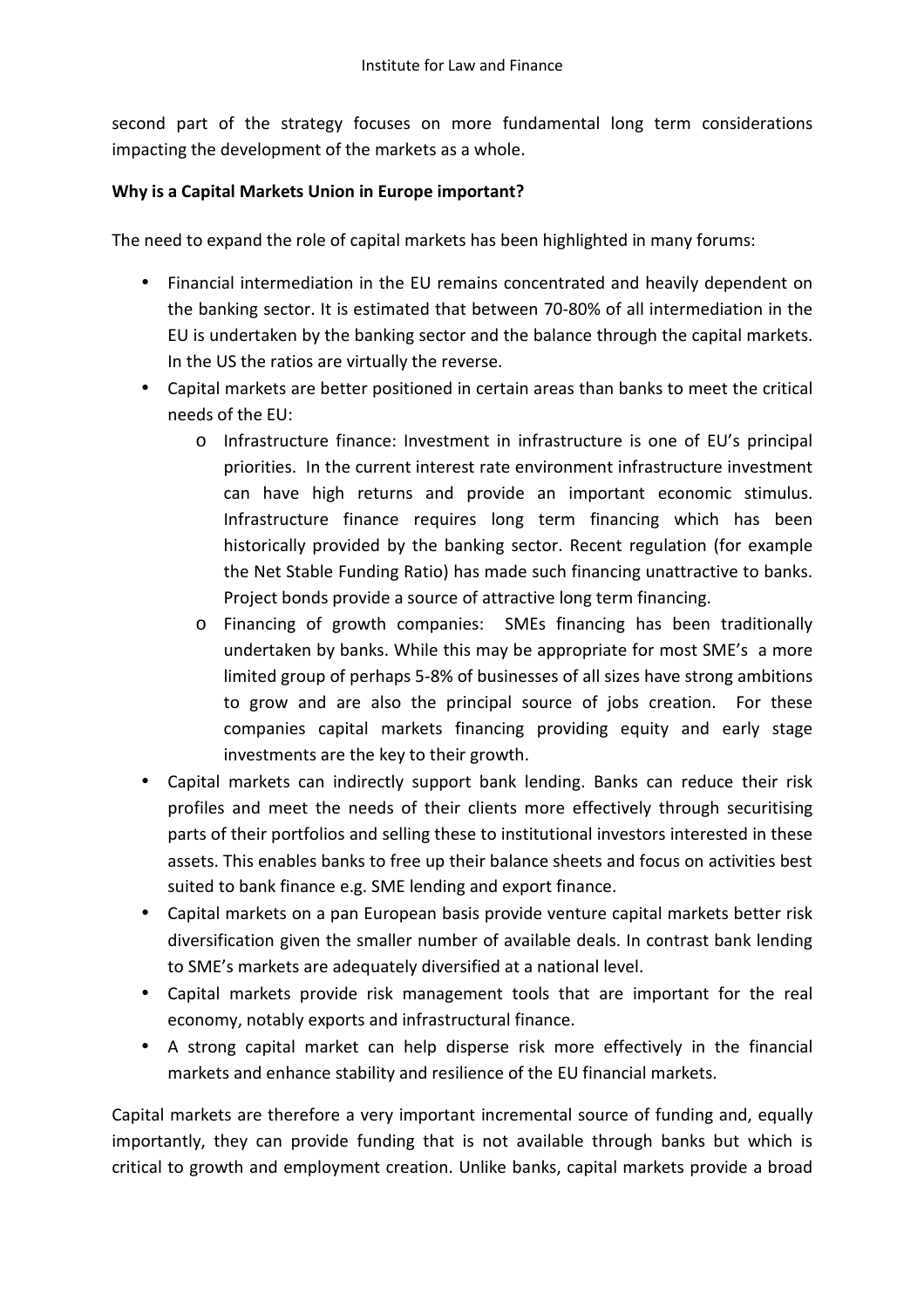array of instruments with varying risk return characteristics. As a result they can address the specific needs of issuers and investors more effectively.

#### **What can be realistically achieved?**

The size and sophistication of the European economy provides the EU with an opportunity to create one of the largest and most sophisticated capital markets. Significant progress has already been made in recent years through the Financial Services Action Plan and the work of the Giovannini Group, however, much more needs to be achieved.

For these markets to develop, they need to be attractive to institutions seeking, as well as investors providing, finance. A vibrant and efficient capital market requires breadth, depth and liquidity. Issuers want ease of use, flexibility, low relative cost and realistic requirements on disclosure. Investors seek returns, liquidity, security and ease of investing compared to other investment opportunities. Finally we need to have institutions that bring issuers and investors together, providing liquidity and promoting the development and use of these markets and fostering innovation. This involves banks and other institutions such as financial exchanges focused on capital markets.

The expansion of capital markets in the EU raises significant challenges and it is important that realistic goals are set and expectations managed against these. The US capital market should be studied when considering Capital Markets Union, but it is important to recognise that the US model can never simply be replicated in the EU, as it has a number of unique and specific characteristics:

- The relative size of US capital markets is partly attributable to the stock and ongoing issuance of mortgage backed securities. This distinction derives from a number of sources including government guarantees and tax incentives.
- US capital markets have enjoyed a more harmonised legislative framework for a great deal longer than the EU. Institutional and cultural distinctions follow directly from this basic distinction of time.
- The growth of US capital markets over the years has been driven by a number of significant policy initiatives, the unintended consequence of which has been to promote capital markets. These have included Glass-Steagall, interstate banking restrictions, and Regulation Q.
- European firms are more likely to be held privately, and to wish to remain so. Some of this may change as capital markets develop in the EU. However there are significant cultural differences that exist and are likely to remain for some time.
- US institutional asset pools are both larger and more actively engaged in the capital markets than their European counterparts. This is the case notwithstanding the fact that saving levels are comparable in the two markets.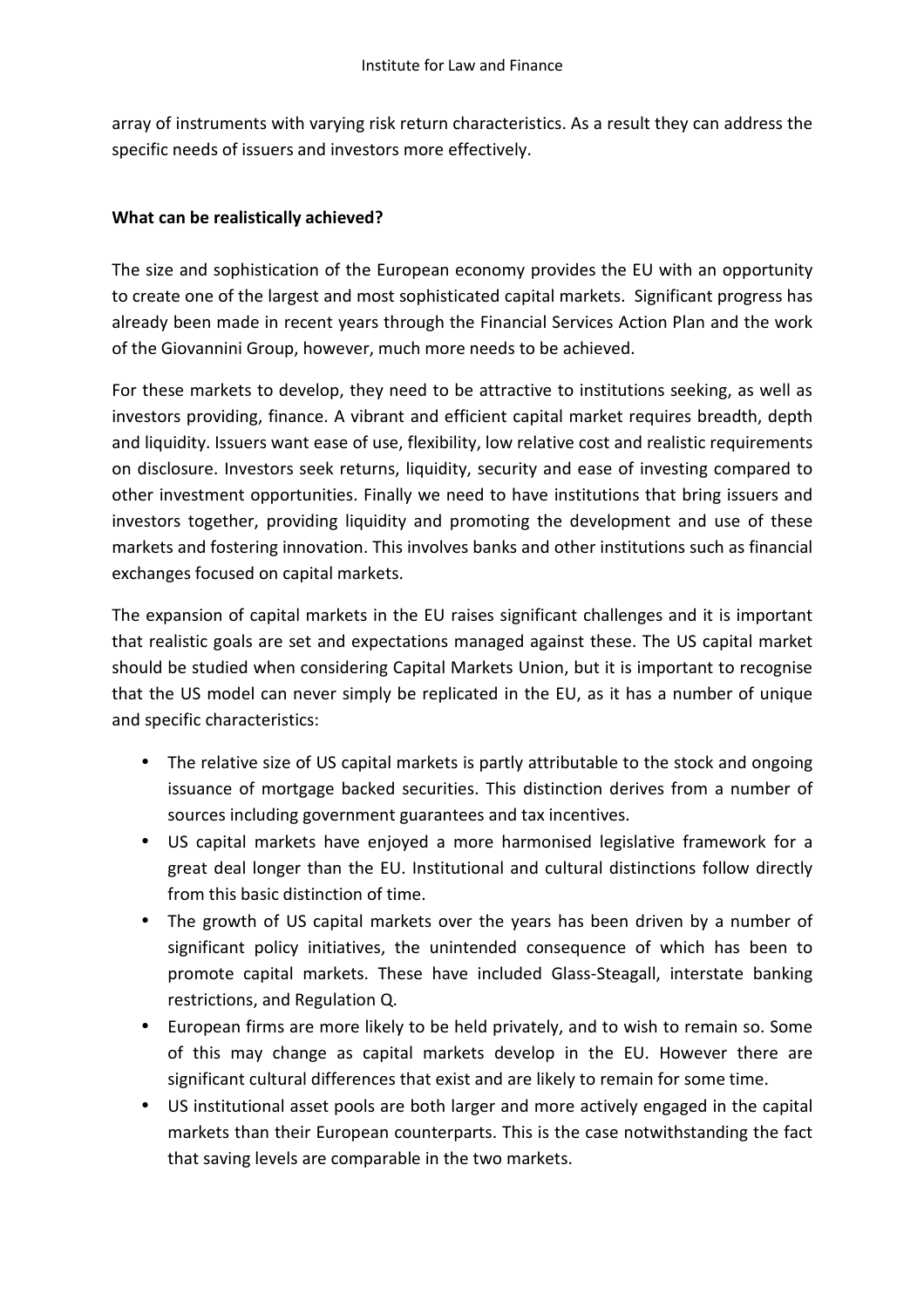A successful CMU can significantly improve the balance of intermediation in the EU. It would however be unrealistic to expect the percentage of intermediation in the EU undertaken through the capital markets to approach those of the US. An important initial piece of work that needs to be undertaken is a comprehensive assessment of the extent to which rebalancing is both realistic and desirable. This would set out by product the opportunities for an expanded capital markets in the EU given current institutional and economic structures. This should be analysed by country as large national differences exist across the EU. A road map for policy makers and market participants would provide an important benchmark against which opportunities can be assessed, progress judged and expectations managed. It would also form an important element in the action plan discussed later.

#### **Achieving CMU: Develop a supportive financial eco-system and the market will do the rest**

Moving the EU capital markets even half way towards the share of capital markets intermediation in the US would require a near doubling of capital markets in the EU. Such an increase involves significant changes. These well need to go beyond tweaking with a subset of product. It will necessitate a change of the whole complex intermediation eco-system. This is a project and will need to be carefully managed in a phased approach over a long period of time. The Commission Green Paper recognises this by separating its discussion into two sections namely priorities for early action and measures to develop and integrate capital markets over the longer run.

The Commission's focus on securitisation, private placement regime, and the Prospectus Directive are important and sensible initiatives. However they are unlikely to result in a significant shift in the balance of intermediation. While pursuing these initiatives will provide key early 'wins' which are important for momentum, it is vital that focus on the more challenging long term structural requirements of a capital markets union are not lost. Short term tactical gains, while important, should not be achieved at the expense of more broad based change. The two must be pursued simultaneously. A clear and comprehensive road map will help safeguard this.

By adopting a holistic approach and preparing a comprehensive framework the EU can identify and help put in place the prerequisites for capital markets to thrive. Financial intermediaries are dynamic and innovative. If provided with the right environment and incentives, they will drive growth of the capital markets and a rebalancing of the intermediation process will follow.

An EU framework should establish a taxonomy identifying the key stakeholders on one side and their respective drivers to engage in the capital markets on the other. The key stakeholders are the issuers of capital markets securities who need financing, investors who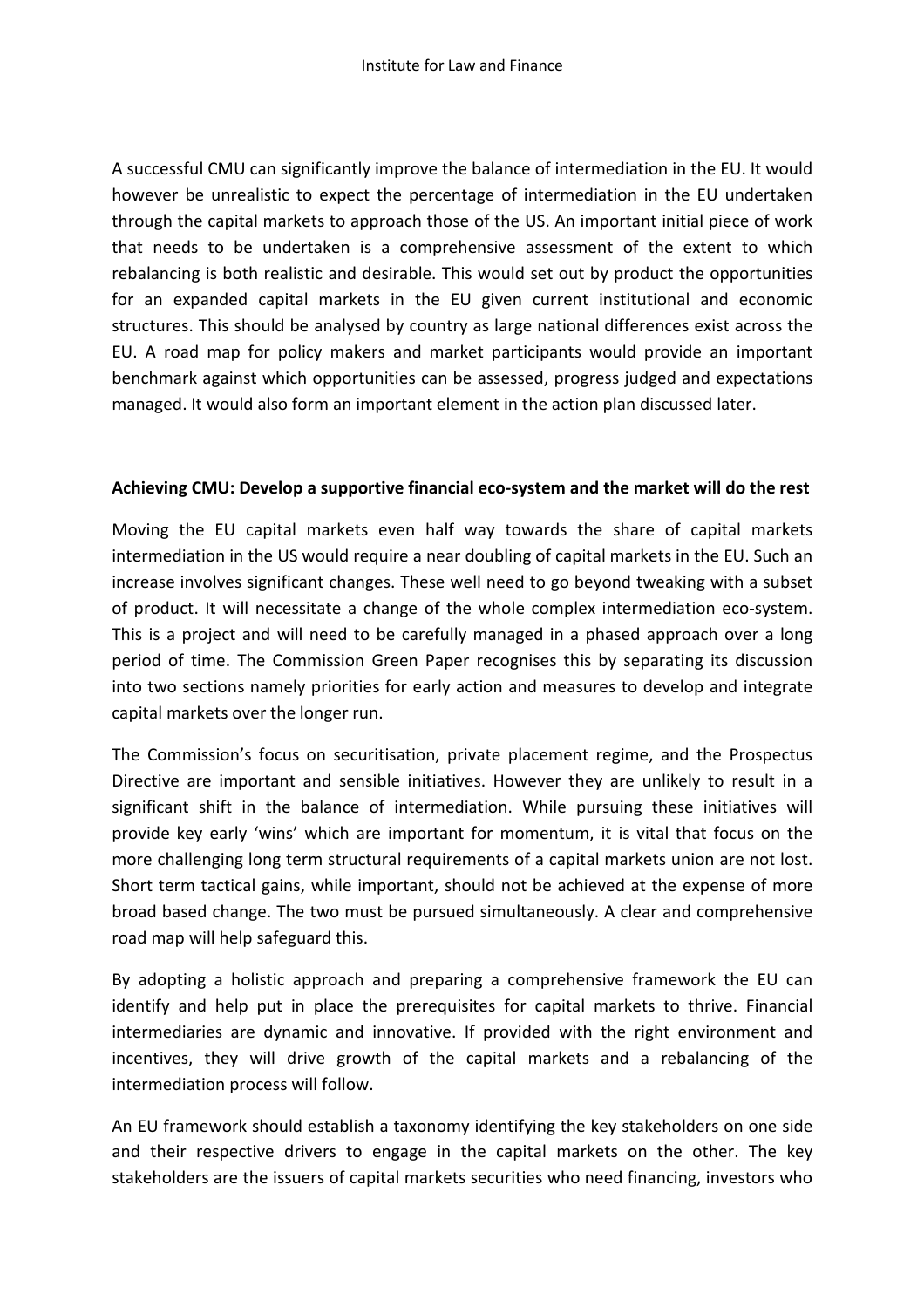manage savings and intermediaries who bring these two parties together. A variety of factors drives their respective decisions and can be grouped in a number of ways. One simple approach would be to look at the various drivers according to their impact on the ease, cost and willingness of each of the stakeholders to engage.

The range number of drivers is large. Some of the key ones to consider are:

- Standardisation of rules: Creating a common framework for securities ownership rights, simplification and harmonisation of the core requirements of the Prospectus Directive and divergences in listing requirements for exchanges.
- Disclosure requirements: Initiatives to develop light touch but consistent disclosure requirements notably in presenting key credit data on a comparative basis would greatly facilitate capital markets access. Many EU corporations remain private and therefore provide limited information and are reluctant to provide full disclosure on their activities.
- Capital costs: The costs of undertaking capital markets activities need to be looked at in their totality. These include capital costs associated with market making activities, inventory financing through the repo markets and the costs of mandatory holding securitised products. A similar analysis would need to be undertaken from the perspective of investors under Solvency II.
- Insolvency regimes: EU bankruptcy regimes vary hugely across Member States which result in significant differences in recovery levels. Insolvency law should be harmonised across the EU to bring consistency and certainty.
- Fiscal incentives: Tax treatment of equity and debt differ greatly. The tax deductibility of debt and taxation of equity and dividends distort the equity markets. . Equally, transaction taxes on tradable assets have a direct arithmetic impact on liquidity, ultimately reducing price certainty and increasing the cost of raising capital.
- Transaction costs: Taxes and levies on transactions can significantly increase the costs of intermediation through the capital markets. This is particularly true with smaller stocks and less liquid fixed income assets. The FTT is an example of a pan-European initiative with material risks for liquidity as witnessed in Sweden.
- Liquidity: The provision of liquidity for capital market instruments is a fundamental prerequisite for the development of capital markets. Within growth markets, illiquidity the 'liquidity risk premium' may reduce the amount of money raised in the primary markets by up to 40 per cent by creating uncertainty over the price formation of the secondary market. Recent regulatory changes have led to a significant decline in liquidity in capital markets. The impact of this needs to be carefully assessed and any negative consequences addressed.
- Administrative and legal restrictions: While most investment schemes are accessible in theory by non-nationals, driven by state aid rules, in practice these schemes are challenging to use outside of each member state. Venture markets are naturally continental in scale due to the difficulty in diversifying risk within single countries.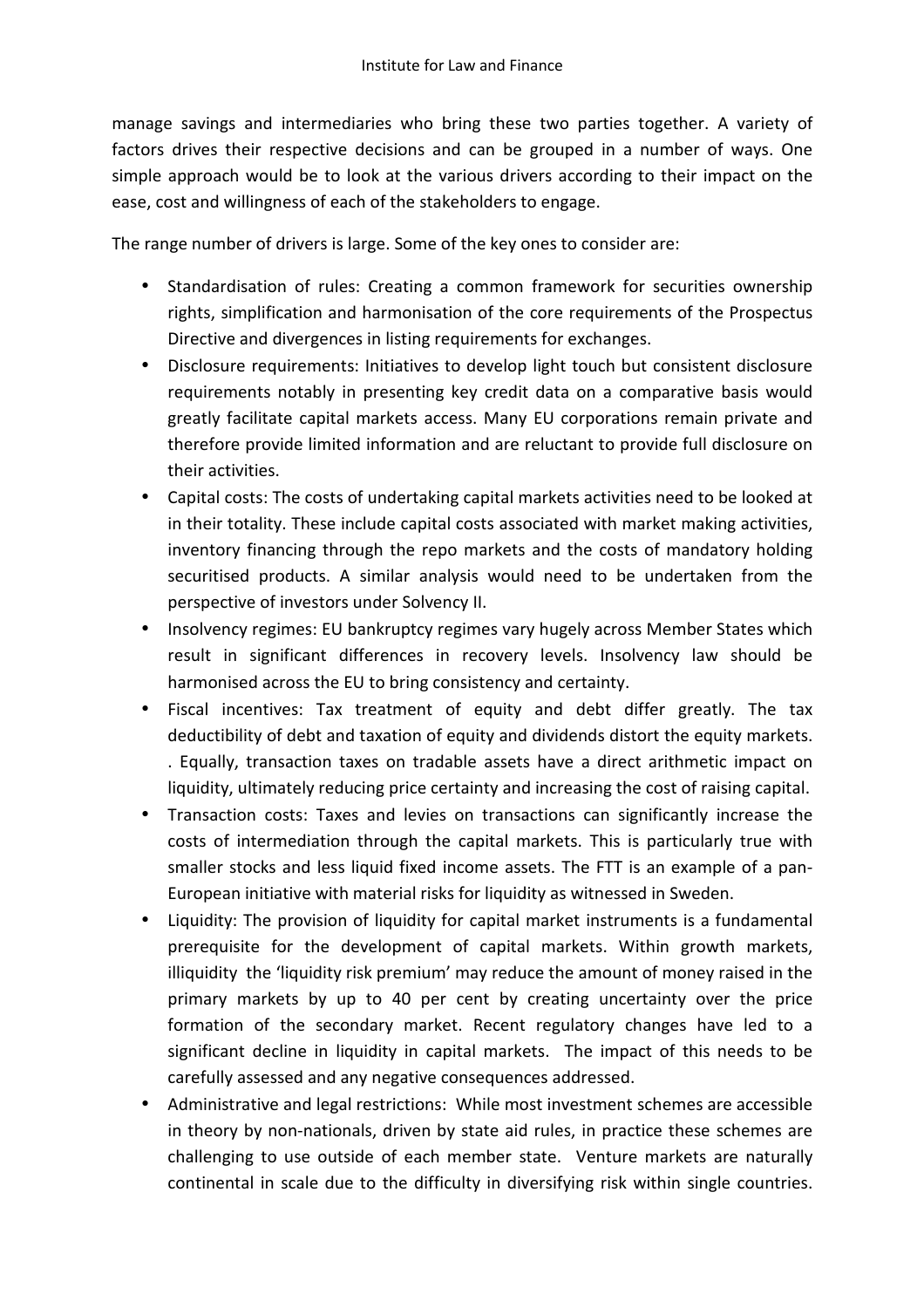Member States need to create schemes which are more directly accessible, or which allow companies to access investment from investors from other schemes without the requirements of each scheme proving incompatible. More generally there needs to be greater coherence of policies to ensure interoperability of different regional systems and schemes.

Making capital markets easier to use and reducing costs of intermediation will go a long way to a gradual rebalancing of the markets. However this will also need to be supplemented by specific measures that increase the willingness of stakeholders to use capital markets.

Firstly knowledge of capital markets products is poor and fragmented. A program of educating stakeholders will be important to increase awareness and take up of products. Intermediaries have an important role to play in this area. However the lack of trust in capital market products will make this challenging and require careful and thoughtful management.

Secondly Europe still lags behind the US and increasingly Asia when it comes to embracing a culture of entrepreneurialism. This is particularly important in that job creation is driven to a large extent by these growth companies and they have the most to gain from the capital markets. It is important, in the context of CMU, to examine national attitudes to entrepreneurialism recognising differences in education, risk appetite and treatment of failed businesses, both culturally and through the credit rating system. As part of this the Commission should consider the success of start-up hubs such as Silicon Valley and increasingly London's Tech City where an inspiring entrepreneur can go to connect with a diverse network, productive environment and specialised funding.

## **Achieving CMU: Developing strong institutions to promote capital markets**

A final area that is critical to the development of capital markets is the role of financial intermediaries. This is an area which has not received much attention and yet which is central to the whole process. Financial intermediaries have a number of important roles including:

- Identifying both investors and issuers and bringing them together
- Educating participants on the markets and providing them with ongoing information on market developments and opportunities
- Structuring transactions to meet the needs of a diverse range of clients
- Providing liquidity and creating markets for financial products
- Linking pools of liquidity across markets
- Supporting clients to manage their market risks
- Sponsoring the development of the capital markets as a whole through innovation and advocacy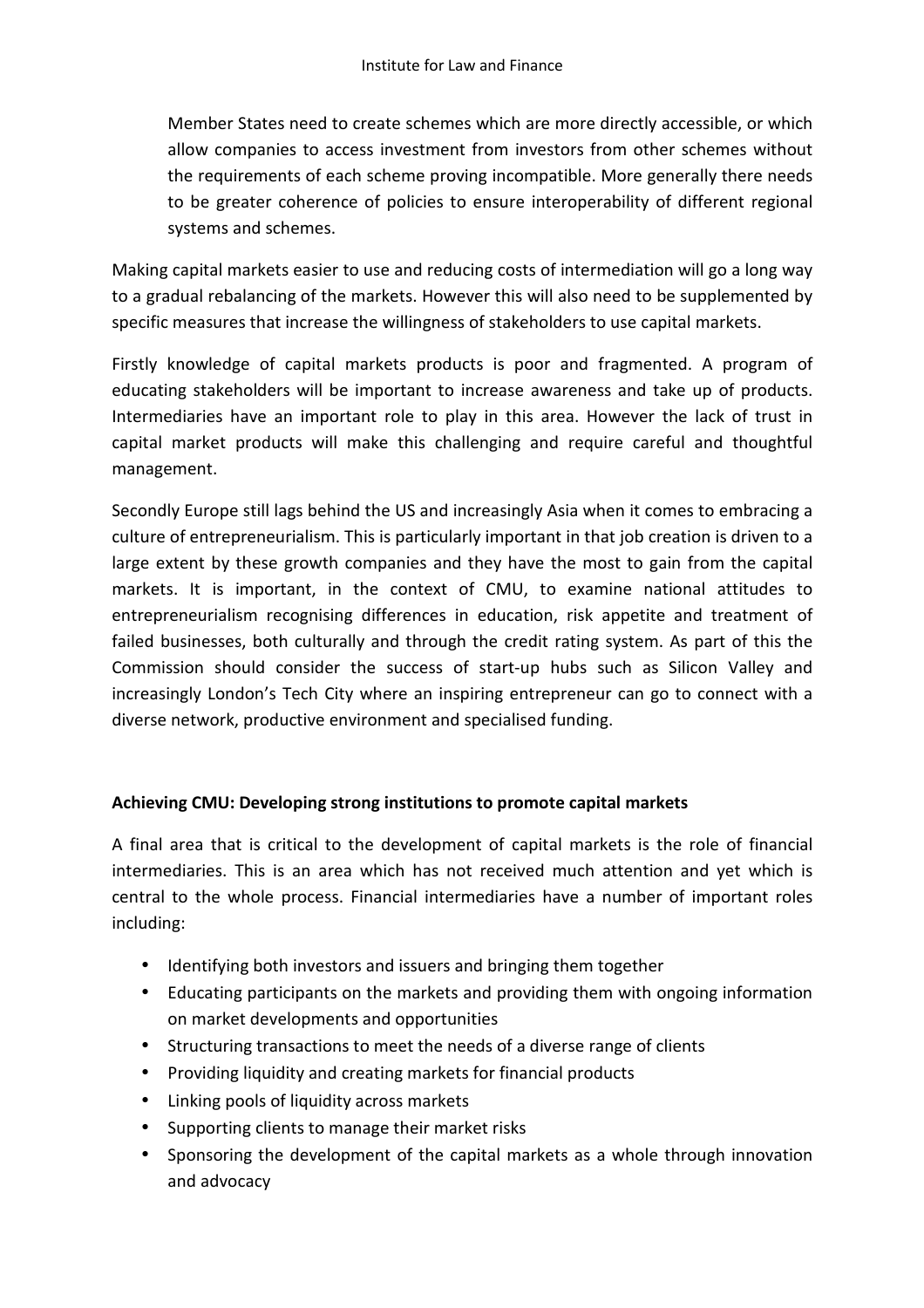For CMU to develop an environment where strong capital market oriented institutions exist and thrive must exist. These will need to comprise of both large global but also strong regional institutions that are familiar with local markets and with small and medium sized companies. The existence of strong European entities will be critical as they are both most familiar with local conditions but also have a strong vested interest in building these markets and introducing local firms to the capital markets.

The need for innovation could be particularly important for smaller and medium sized companies which are of particular focus in the EU. Regional institutions may have a particularly important role to play here. Capital markets products have traditionally been developed for and marketed to large sophisticated institutions, which is where the focus of the larger banks has tended to be. The development of the high yield markets in the US is a good example. This large and important market was developed through the efforts of an individual working outside the mainstream banks.

Current measures aimed at bank structural reform, high compliance and capital costs, compensation caps and the general negative perception of investment banking all have significant negative consequences and their impact needs to be carefully assessed. The existence of a very sophisticated and broad based institutional setting in the US has been one of the key drivers of capital markets development in the US at a time when resources committed to investment banking in Europe are being cut significantly.

## **What should the role of the Public Sector be?**

Governments and regulators will need to play an important role in fostering the growth of capital markets. Firstly they can put together a vision and roadmap against which market participants can grow their activities. The Green Paper on CMU represents an important first step in this regard. This can help nudge the private sector to move more quickly, invest and give greater priority to promoting capital markets.

Secondly they can help eliminate some of the key regulatory and policy constraints that are inhibiting the growth of the capital markets. There are many examples of regulations having unintended consequence and hampering the growth of capital markets. In other cases legislation needs to be introduced or harmonised if some of the objectives of CMU are to be achieved.

Thirdly there may be specific circumstances where the public sector could play a direct role in supporting the development of capital markets. There are cases for example of market failure and information asymmetries. The construction period and uncertainty surrounding an infrastructure project can be a major impediment to the use of project bonds providing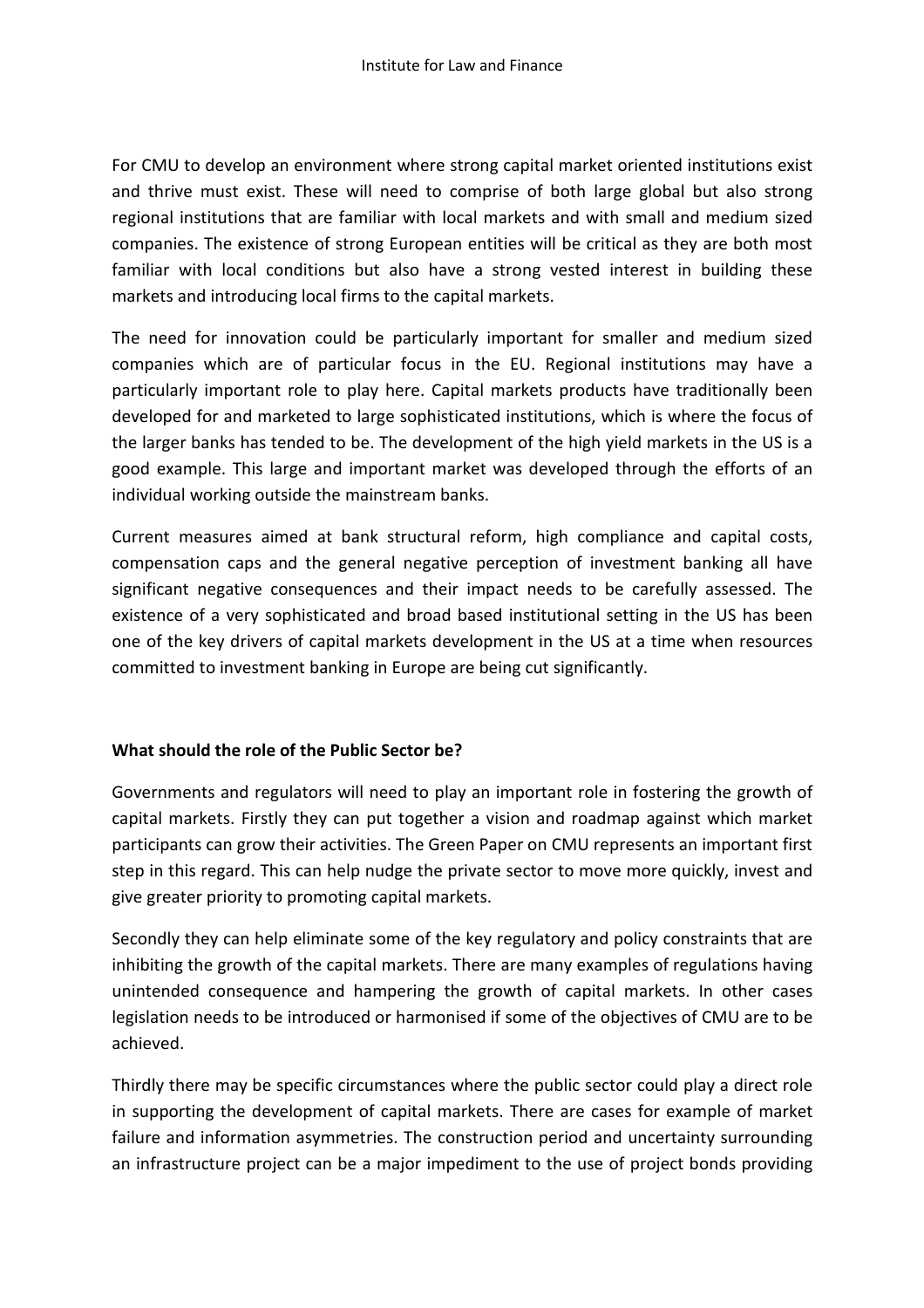an important role for the EIB. Information on a standardised basis from banks can be crucial to the securitisation of SME or MME loans. Fiscal incentives to encourage investments in seed capital and for start-up companies such as the UK EIS and SEIS schemes provide useful models for promoting start ups.

Finally the Commission could also look at potential opportunities to accelerate innovation and help develop markets for financial instruments that would be new to the EU and designed to address the specific characteristics and needs of the EU markets. Financial institutions often take a short term view on the economics of introducing new products or the application of existing products to a new set of users. Development costs can be high and the results uncertain and may take time to reach fruition discouraging institutions form making the necessary investment particularly in this resource constraint environment. EU institutions can act as a convenor to bring financial institutions and asset managers together to explore for example opportunities for new equity like instruments, securitisation of SME loans, crowd funding etc.

## **Concluding remarks: a vision for Capital Markets Union**

Capital Markets Union is a timely initiative that can enhance the effectiveness, depth and scope of capital markets in the EU. Capital markets are already developed to varying degrees across the EU, benefit from a common rule book and oversight from existing supervisory bodies. However they are less liquid and deep than their US counterparts, resulting in reduced supply of credit and price certainty. This ultimately reduces the supply of and increases the cost of capital, particularly in the equity markets. The challenge is therefore to strengthen capital markets as a central component of the financial intermediation process in the EU.

This requires a detailed and comprehensive review of key drivers of capital markets development and measures to promote them. A detailed road map covering the medium term needs to be established against which this project and expectations can be managed. Tactical fixes falling within the competencies of the Commission can be implemented quickly. Issues that require all member state agreement e.g. fiscal and insolvency laws will be far more challenging and will need to be addressed over the medium term. Finally behavioural and cultural considerations can only be managed over the long run.

The road map should include the following elements for each phase:

- Review of capital markets by products and an assessment of their potential for growth
- The key drivers and prerequisites for issuers and investors to use these products and for markets to develop